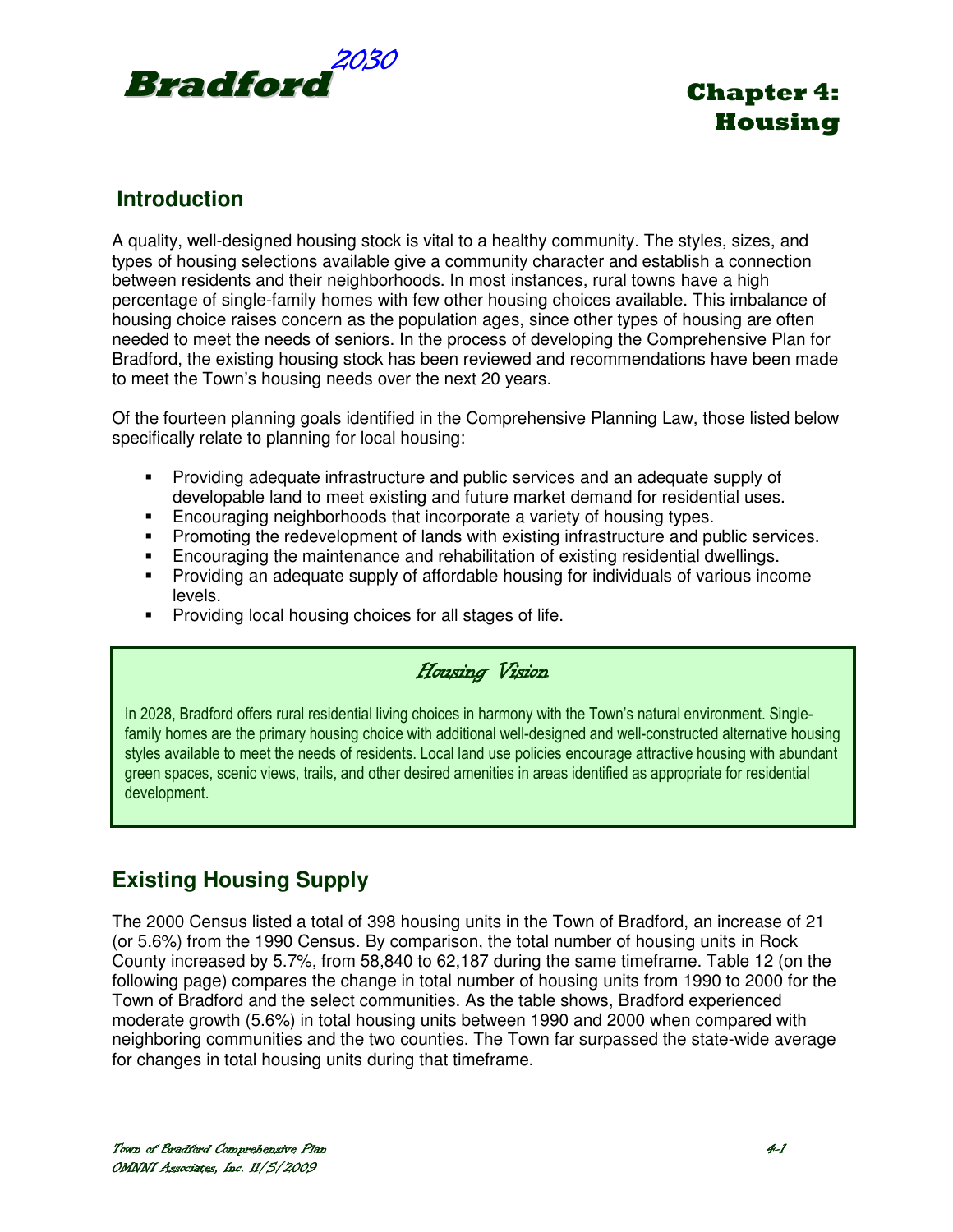

| Table 12: Comparison of Total Housing Units in Town of Bradford and Select |           |           |                                          |                                              |
|----------------------------------------------------------------------------|-----------|-----------|------------------------------------------|----------------------------------------------|
| <b>Communities, 1990-2000.</b>                                             |           |           |                                          |                                              |
| <b>Location</b>                                                            | 1990      | 2000      | <b>Change in</b><br>Number,<br>1990-2000 | <b>Change</b> in<br>Percentage,<br>1990-2000 |
| <b>T.</b> Bradford                                                         | 377       | 398       | 21                                       | 5.6%                                         |
| <b>T.</b> Clinton                                                          | 318       | 316       | (2)                                      | $(0.6)$ %                                    |
| <b>T. Harmony</b>                                                          | 717       | 802       | 85                                       | 11.9%                                        |
| <b>T. Johnstown</b>                                                        | 294       | 306       | 12                                       | $4.1\%$                                      |
| <b>T. La Prairie</b>                                                       | 325       | 352       | 27                                       | 8.3%                                         |
| <b>T.</b> Turtle                                                           | 916       | 990       | 74                                       | 8.1%                                         |
| <b>Rock Cty</b>                                                            | 54,840    | 62,187    | 7,347                                    | 13.4%                                        |
| <b>T.</b> Darien                                                           | 561       | 650       | 89                                       | 15.9%                                        |
| <b>T. Richmond</b>                                                         | 805       | 899       | 94                                       | 11.7%                                        |
| <b>T. Sharon</b>                                                           | 352       | 352       |                                          |                                              |
| <b>Walworth Ctv</b>                                                        | 36,937    | 43,783    | 6,846                                    | 18.5%                                        |
| <b>Wisconsin</b>                                                           | 2,055,774 | 2,084,544 | 28,770                                   | $1.4\%$                                      |
| Source: WDOA Demographic Services Center and 2000 US Census, 2009.         |           |           |                                          |                                              |

Since 1998, the Town of Bradford has issued the following number of building permits for new home construction on an annual basis:

| 1999 | З                                    |
|------|--------------------------------------|
| 2000 | 4                                    |
| 2001 | 4                                    |
| 2002 | 2                                    |
| 2003 | 6                                    |
| 2004 | 8                                    |
| 2005 | 8                                    |
| 2006 |                                      |
| 2007 | 4                                    |
| 2008 | 2 (one permit for home lost to fire) |
|      |                                      |

The current housing supply in Bradford consists primarily of single-family homes (see Table 13 at right). However, nearly one out of every five (18.6%) units in the community is a mobile home.

| <b>Table 13: Housing Variety in the Town of</b><br>Bradford, 2000. |     |         |  |
|--------------------------------------------------------------------|-----|---------|--|
| 1-unit, detached                                                   | 317 | 78.7%   |  |
| 1-unit, attached                                                   |     |         |  |
| 2 units                                                            | 5   | $1.2\%$ |  |
| 3 or 4 units<br>$1.0\%$<br>4                                       |     |         |  |
| $\mathfrak{D}$<br>$0.5\%$<br>5 to 9 units                          |     |         |  |
| <b>10 - 19 units</b>                                               |     |         |  |
| 20 or more units                                                   |     |         |  |
| 75<br>18.6%<br><b>Mobile Home</b>                                  |     |         |  |
| Boat, RV, van, etc.                                                |     |         |  |
| Source: WDOA Demographic Services Center and                       |     |         |  |
| 2000 US Census, 2009.                                              |     |         |  |
| * Note – Although the 2000 Census indicates the                    |     |         |  |
| presence of two '5 to 9 unit' rentals in the Town                  |     |         |  |
| there are none at this time.                                       |     |         |  |

The Town recognizes that single-family homes may not fit the needs of, or be desired by, everyone. Some residents are not able to afford a single-family home. Others may not wish the maintenance responsibilities necessary to keep up a home and yard. Still others may simply prefer living in an alternative style of housing. Given the rural nature of Bradford and its limited infrastructure, higher density housing choices, if desired, may require alternative water and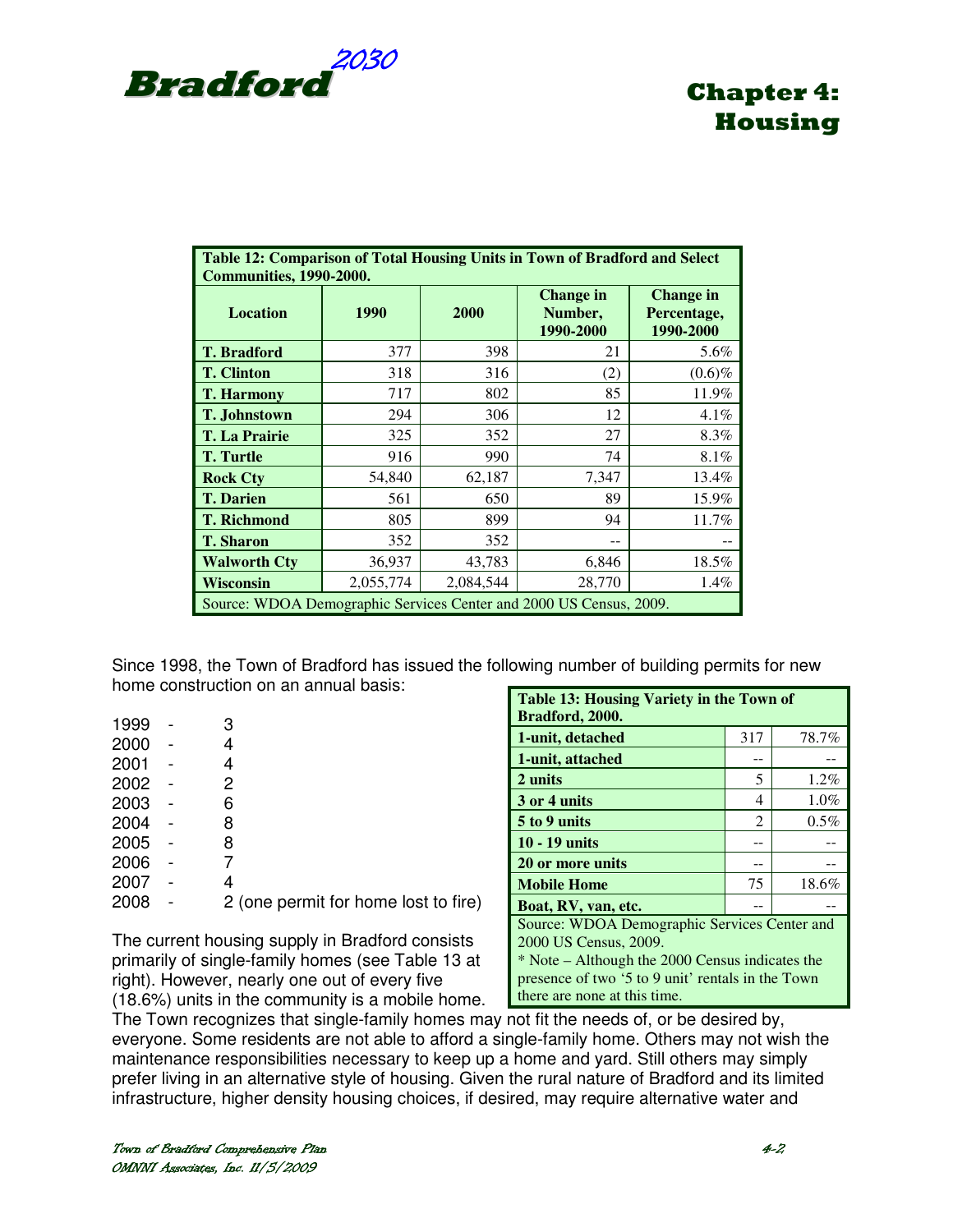

wastewater systems (please refer to Chapter 6: Utilities & Community Facilities for detailed information on water and wastewater).

### **AGE AND QUALITY OF HOUSING STOCK**

A good indicator of the quality of available housing in a community is the age of the housing stock. Table 14 lists the number of units and the corresponding percent of housing stock by year built. Nearly 70% of the Town's year 2000 housing stock had been constructed prior to 1969, potentially indicating an increased need of costly maintenance and repairs. While age alone does not indicate poor condition, it is assumed that newer structures will require less frequent and less expensive maintenance.

| Table 14: Age of Housing Stock in Town of<br>Bradford, 2000.          |               |         |  |
|-----------------------------------------------------------------------|---------------|---------|--|
| <b>Year Structure Built</b>                                           | <b>Change</b> |         |  |
| <b>1999 to March 2000</b>                                             | 2             | 0.5%    |  |
| 1995 to 1998                                                          | 14            | 3.5%    |  |
| 1990 to 1994                                                          | 13            | $3.2\%$ |  |
| 1980 to 1989                                                          | 36            | 8.9%    |  |
| 1970 to 1979                                                          | 75            | 18.6%   |  |
| 65.2%<br>1969 or earlier<br>263                                       |               |         |  |
| Source: WDOA Demographic Services Center and<br>2000 US Census, 2009. |               |         |  |

#### **OCCUPANCY**

In order for a housing market to operate efficiently, it must possess an adequate supply of available housing units (for sale or rent). A housing market's supply of available units must be sufficient to allow for the formation of new households by the existing population, to allow for inmigration, and to provide opportunities for alternative housing resulting from a change in household size, status, or income.

According to U.S. Department of Housing and Urban Development (HUD), an overall available vacancy rate of 6.5% (1.5% for the owned portion of the housing stock and 5.0% for the rented) is required to allow for adequate housing choice among consumers. The 2005 available vacancy rate for Wisconsin is 9.0% for rentals and 1.6% for owner occupants (U.S. Census Bureau, 2005). Vacancy rates vary from one community to the next. High vacancy rates demonstrate an adequate supply, which is good in the aspect that this will offer competition and may result in lower housing prices.

In 2000, the vacancy rate in Bradford was 2.1% for owner-occupied units and 1.0 percent for rentals. By comparison, the owner-occupied housing unit vacancy rate in Rock County as a whole was 1.4% in 2000 with a rental vacancy rate of 7.3% for a total vacancy rate of 8.7%. The 2.1% rate for owner-occupied housing in Bradford is high when compared to HUD guidelines indicating a surplus of owner-occupied units. In contrast, Bradford has a deficiency of available rental units indicating that it may be difficult for lower income individuals and families to find adequate housing in the community.

## **Cost of Housing**

The supply, age, and condition of existing housing units provide the basis for determining the demand and cost of housing.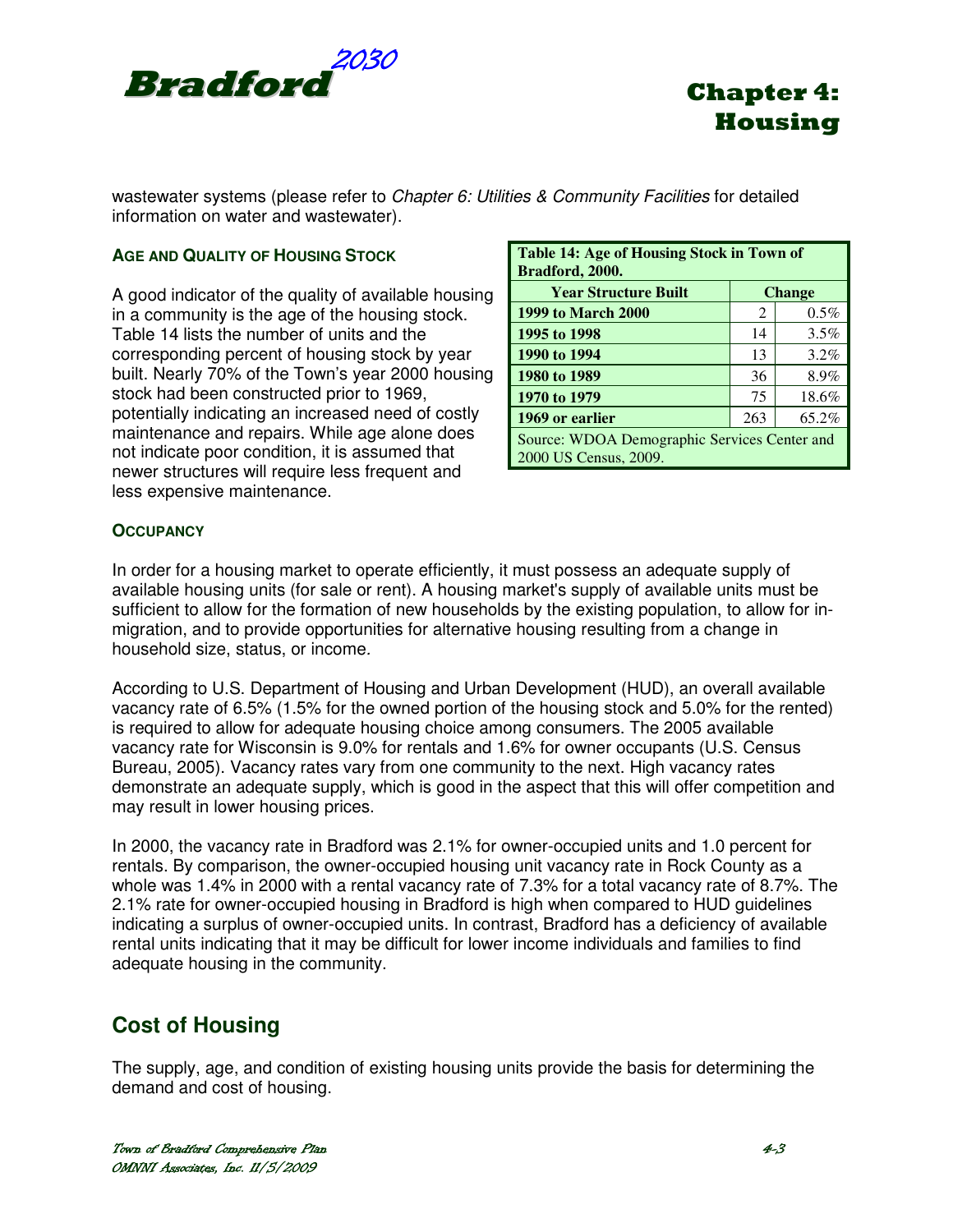

#### **OWNER-OCCUPIED HOUSING UNITS**

Like many communities in the United States, Bradford experienced dramatic increases in home values between 1990 and 2000 (see table 15 below). The median value of an owner-occupied home in Bradford following the 2000 Census was \$121,700, an increase of 85.0% from the 1990 Census. The increase in home value in the community was comparable to that of Rock County and many of the surrounding communities but considerably higher than the State as a whole.

| Table 15: Median Value of Owner-occupied Homes in the Town of Bradford and Select<br><b>Communities, 2000.</b> |                          |                          |                         |  |
|----------------------------------------------------------------------------------------------------------------|--------------------------|--------------------------|-------------------------|--|
| <b>Community</b>                                                                                               | <b>1990 Median Value</b> | <b>2000 Median Value</b> | <b>Change 1990-2000</b> |  |
| <b>T.</b> Bradford                                                                                             | \$65,800.00              | \$121,700.00             | 85.0%                   |  |
| <b>T.</b> Johnstown                                                                                            | \$64,900.00              | \$135,900.00             | 109.4%                  |  |
| <b>T. Harmony</b>                                                                                              | \$74,700.00              | \$151,200.00             | 102.4%                  |  |
| <b>T. La Prairie</b>                                                                                           | \$66,700.00              | \$124,400.00             | 86.5%                   |  |
| <b>T.</b> Turtle                                                                                               | \$63,900.00              | \$115,900.00             | 81.4%                   |  |
| <b>T.</b> Clinton                                                                                              | \$66,800.00              | \$137,100.00             | 105.2%                  |  |
| <b>Rock Cty</b>                                                                                                | \$52,300.00              | \$98,200.00              | 87.8%                   |  |
| <b>T. Richmond</b>                                                                                             | \$63,200.00              | \$130,600.00             | 106.6%                  |  |
| <b>T.</b> Darien                                                                                               | \$74,000.00              | \$133,400.00             | 80.3%                   |  |
| <b>T. Sharon</b>                                                                                               | \$58,700.00              | \$129,000.00             | 119.8%                  |  |
| <b>Walworth Cty</b>                                                                                            | \$69,100.00              | \$128,400.00             | 85.8%                   |  |
| <b>Wisconsin</b>                                                                                               | \$79,100.00              | \$112,200.00             | 41.8%                   |  |
| Source: WDOA Demographic Services Center and 2000 US Census.                                                   |                          |                          |                         |  |

In late 2007 the housing market on the east and west coasts of the U.S. began to experience a downturn that has intensified and spread to the nation's interior. It is anticipated that current home values in Bradford are considerably lower than they were following the 2000 Census.

Table 16 (on the following page) provides a comparison by value of owner-occupied units in the Town of Bradford following the 1990 and 2000 Census. In 1990, all but one of the owneroccupied homes in Bradford was valued below \$150,000. By 2000, 48 homes (34.7%) were valued at \$150,000 or more.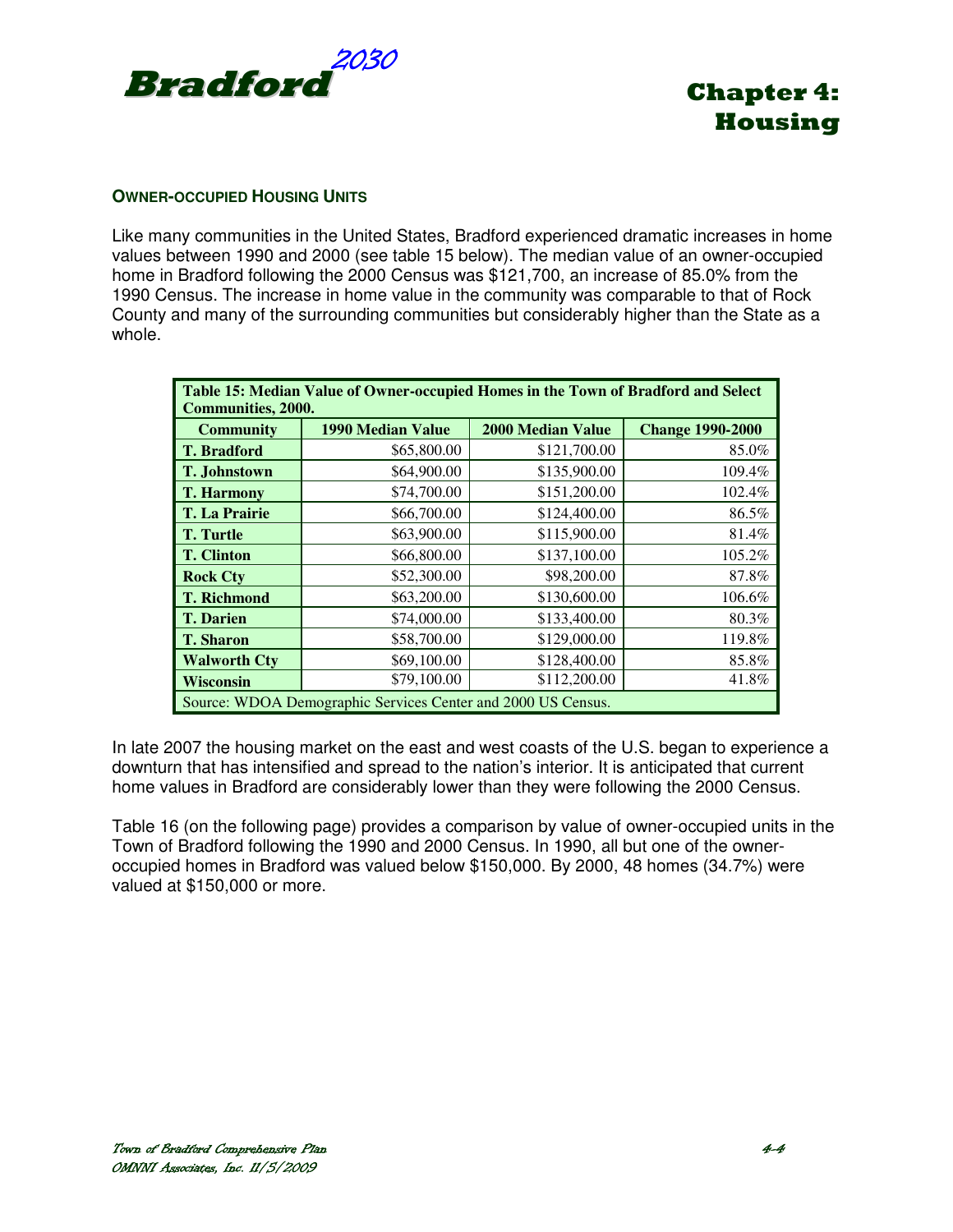

| Table 16.0: Comparison of the Number and Percentage of Units by Owner-occupied Housing Value<br>in the Town of Bradford, 1990-2000. |                                 |                                         |                                 |                                     |
|-------------------------------------------------------------------------------------------------------------------------------------|---------------------------------|-----------------------------------------|---------------------------------|-------------------------------------|
| <b>Cost Range</b>                                                                                                                   | <b>Number of Units,</b><br>1990 | <b>Percent of</b><br><b>Total, 1990</b> | <b>Number of Units,</b><br>2000 | Percentage of<br><b>Total, 2000</b> |
| Less than $$50,000$                                                                                                                 | 35                              | 27.70%                                  | 8                               | 5.8%                                |
| \$50,000 to \$99,000                                                                                                                | 74                              | 58.70%                                  | 41                              | 29.7%                               |
| \$100,000 to<br>\$149,000                                                                                                           | 16                              | 12.60%                                  | 41                              | 29.7%                               |
| \$150,000 to<br>\$199,000                                                                                                           |                                 | $0.70\%$                                | 34                              | 24.6%                               |
| \$200,00 to<br>\$299,000                                                                                                            | --                              | --                                      | 14                              | $10.1\%$                            |
| \$300,000 to<br>\$499,000                                                                                                           | --                              | --                                      | --                              |                                     |
| \$500,000 to<br>\$999,999                                                                                                           | --                              | --                                      | --                              |                                     |
| 1,000,000 or more                                                                                                                   |                                 |                                         | --                              |                                     |
| <b>Total</b>                                                                                                                        | 126                             | 100%                                    | 138                             | 100.0%                              |
| Source: WDOA Demographic Services Center and US Census, 2009.                                                                       |                                 |                                         |                                 |                                     |

### **RENTAL UNITS**

There were a total of 100 rental units in Bradford in 2000. Rental housing in the community may include single-family homes, duplexes, and mobile homes. As of the 2000 Census, there were no multi-unit apartment complexes located in the community.

| Table 17: Number and Percentage of Units by Gross Rent in the Town of Bradford, 1990-<br><b>2000</b> |                                 |                                         |                             |                                         |
|------------------------------------------------------------------------------------------------------|---------------------------------|-----------------------------------------|-----------------------------|-----------------------------------------|
| <b>Rent/Month</b><br><i>(excluding)</i><br>utilities)                                                | Number of<br><b>Units, 1990</b> | <b>Percent of</b><br><b>Total, 1990</b> | Number of<br>Units, $2000*$ | <b>Percent of</b><br><b>Total, 2000</b> |
| Less than \$200                                                                                      | 3                               | 5.00%                                   | --                          |                                         |
| \$200 to \$299                                                                                       | 5                               | 8.54%                                   | 2                           | 2.5%                                    |
| \$300 to \$499                                                                                       | 38                              | 64.40%                                  | 21                          | 26.6%                                   |
| \$500 to \$749                                                                                       | 3                               | 5.00%                                   | 36                          | 45.6%                                   |
| \$750 to \$999                                                                                       | $- -$                           | --                                      | 4                           | 5.1%                                    |
| \$1,000 to \$1,499                                                                                   | $\overline{4}$                  | 6.77%                                   | --                          |                                         |
| \$1,500 or more                                                                                      | $- -$                           | --                                      | --                          |                                         |
| No cash rent                                                                                         | 6                               | 10.00%                                  | 16                          | 20.3%                                   |
| <b>Median Rent</b>                                                                                   |                                 |                                         |                             |                                         |
| (dollars)                                                                                            | \$410.00                        | n/a                                     | \$547.00                    | n/a                                     |
| * The discrepancy in total rental units between the opening paragraph in this section and the        |                                 |                                         |                             |                                         |
| number of units in 2000 in Table16 results from self-reporting errors made during completion of      |                                 |                                         |                             |                                         |
| individual census forms.                                                                             |                                 |                                         |                             |                                         |
| Source: WDOA Demographic Services Center and 2000 US Census, 2009.                                   |                                 |                                         |                             |                                         |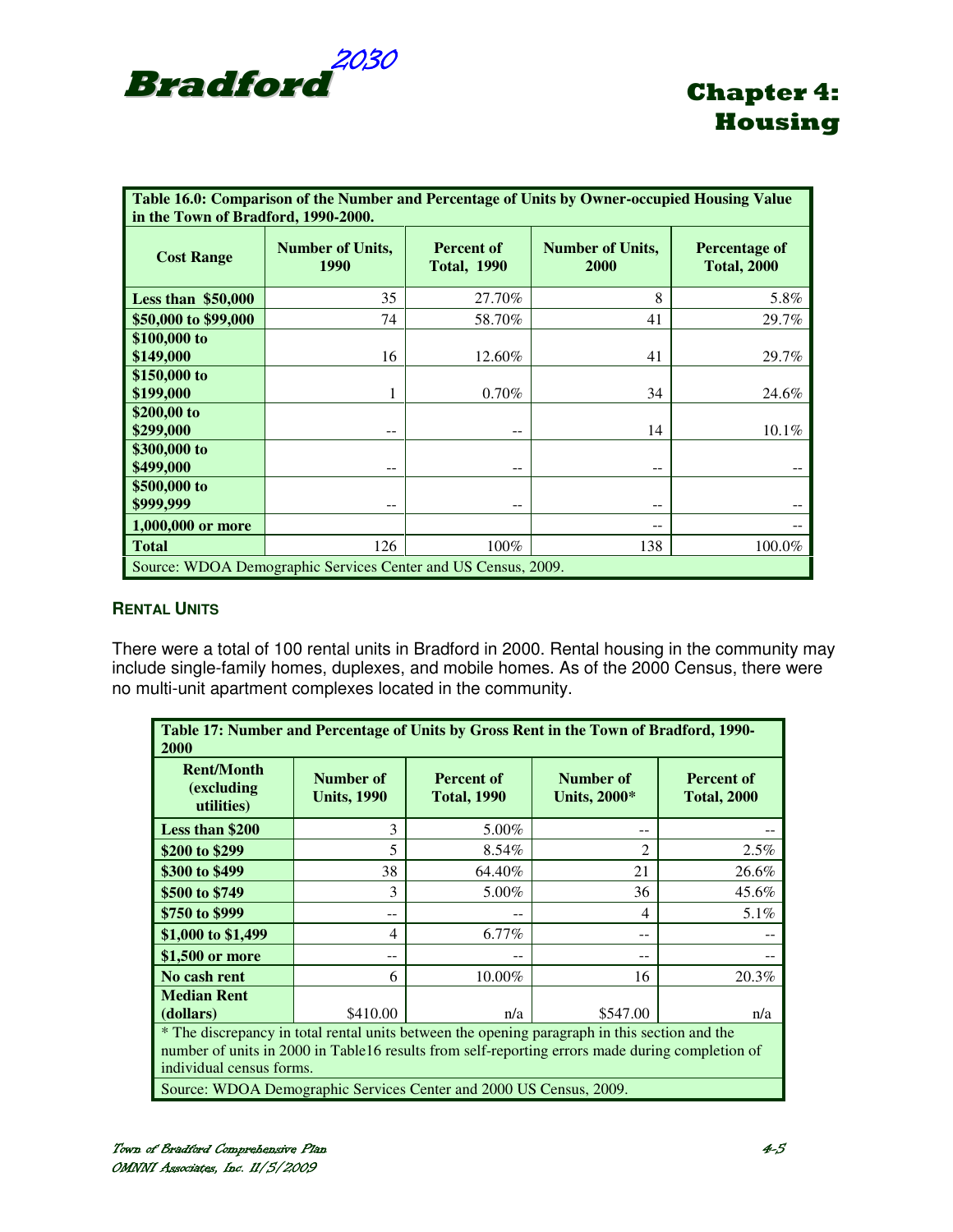

Based upon the 2000 Census, the median monthly contract rent rate in Bradford was \$547, an increase of \$137 (or 33.4%) from 1990 (see Table 17 on previous page). By comparison, the median amount paid by all renters in Rock in 2000 was \$543. The rates identified in the table do not include costs associated with heat, water, electricity, and other utilities.

## **Housing Affordability Analysis**

Understanding affordability requires answering a seemingly simple, yet surprisingly difficult question…"Does the cost of housing match the ability of residents to pay for it?"

There are several ways to answer this question. One common technique comes from the U.S. Department of Housing and Urban Development (HUD). The HUD method compares income to housing costs. According to HUD, housing is considered affordable when it costs no more than 30% of total household income, on a monthly and annual

#### Housing Affordability

Housing affordability also requires access to employment and transportation to allow residents to sustain a decent wage to afford mortgage and rent payments. These issues are discussed more in Chapter 5: Transportation and Chapter 8: Economic Development.

basis. Under HUD standards, residents should be able to live in safe and decent housing for no more than 30% of their household income.

In 2000, the median annual household income for Bradford was \$51,324, with a monthly pre-tax income of \$4,277. Thirty percent of the median monthly income yields an amount of \$1,283 to be allocated to the cost of housing (again, under the current HUD guidelines). The median value of a home in 2000 was \$121,700, with a median monthly mortgage payment of 1,101 (according to U.S. Census). The median monthly contract rent rate was \$547. Both fall well below the 30% HUD threshold.

However, these figures are somewhat deceptive in that the household incomes, mortgage costs, and monthly rent are offered in median numbers (please refer to Chapter 3: Community Profile for a definition of median vs. average or mean). Table 18.0 (at right) shows the numbers and percentages of households in Bradford in relation to the percentage of their annual income allocated to housing costs. As the table shows, in 2000:

| <b>Table 18: Percentage of Annual Income</b><br><b>Allocated to Housing for Households in Town of</b> |                                |                   |  |  |
|-------------------------------------------------------------------------------------------------------|--------------------------------|-------------------|--|--|
| Bradford, 2000.                                                                                       |                                |                   |  |  |
|                                                                                                       | <b>Owner-occupied Housing</b>  |                   |  |  |
| <b>Percent of</b>                                                                                     | <b>Number of</b>               | <b>Percent of</b> |  |  |
| <b>Income</b>                                                                                         | <b>Households</b>              | <b>Households</b> |  |  |
| Less than $15\%$                                                                                      | 67                             | 48.6%             |  |  |
| 15\% to 19.9\%                                                                                        | 30                             | 21.7%             |  |  |
| 20% to 24.9%                                                                                          | 22                             | 15.9%             |  |  |
| 25% to 29.9%                                                                                          | 12                             | 8.7%              |  |  |
| 30% to 34.9%                                                                                          | 2                              | 1.4%              |  |  |
| 35% or more                                                                                           | 5                              | 3.6%              |  |  |
| Not computed                                                                                          |                                |                   |  |  |
|                                                                                                       | <b>Renter-occupied Housing</b> |                   |  |  |
| Less than $15\%$                                                                                      | 34                             | 43.0%             |  |  |
| 15\% to 19\%                                                                                          | 12                             | 15.2%             |  |  |
| 20% to 24.9%                                                                                          | 4                              | 5.1%              |  |  |
| 25% to 29.9%                                                                                          | 4                              | 5.1%              |  |  |
| 30% to 34.9%                                                                                          | 2                              | 2.5%              |  |  |
| $35\%$ or more                                                                                        | 7<br>8.9%                      |                   |  |  |
| 16<br>20.3%<br>Not computed                                                                           |                                |                   |  |  |
| Source: WDOA Demographic Services Center and<br>2000 US Census, 2009.                                 |                                |                   |  |  |

 5% (7 total) of owner-occupied households exceeded the 30% threshold recommended by HUD.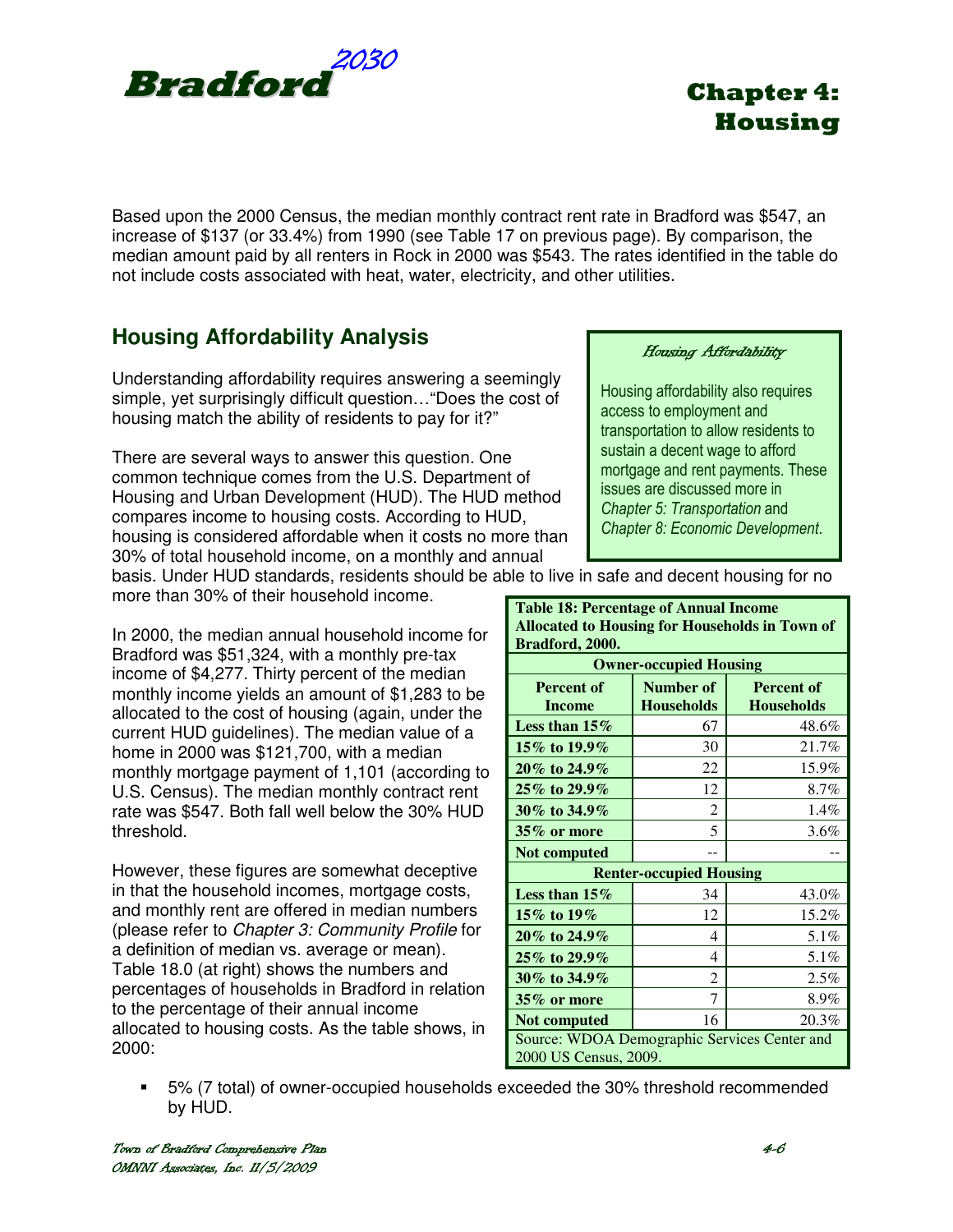

 11.4% (9 total) of renter-occupied households exceeded HUD guidelines. It must be noted, however, that the amount of money associated with mortgage payments and monthly rent does not include local taxes or utility costs (i.e. water, gas, electric, phone, etc.), except when the costs of utilities are included as part of the rental agreement. Additional housing costs related to maintenance and necessary improvements are also not included in the census data. As the population of the community grows, and the average age of Town residents increases, alternatives to the single-family home will become more desired and more necessary. The next section of this chapter focuses on current and future housing needs in the Town of Bradford.

## **Current and Future Housing Needs**

This section of the Housing Chapter is intended to identify the alternatives to be considered in order to meet current housing shortfalls and future needs in the Town of Bradford. The housing issues and alternatives discussed in this section were identified based upon a variety of factors, including:

- Responses to the Town of Bradford Smart Growth Community Survey
- **Input from landowners, business owners, elected and appointed officials, and other** stakeholders during the Values, SWOT, and Vision Exercises held during the kick-off Meeting.
- A thorough review of demographic data from the 1990 and 2000 US Censuses.
- Recognition of the changing needs and desires of the baby boom generation.
- National, regional, and state trends related to the economy, environment, and changing lifestyles resulting in increased demand for alternatives to large, single-family homes.

### **SENIOR HOUSING**

Clearly defining the need for future senior housing in a community is not a simple task. This is largely due to the complexity of the marketplace. The majority of seniors in Wisconsin, in all age groups, live in their own homes or in mixed-family congregate housing (i.e. apartments with residents of all age ranges). The ability of a resident to remain at home is enhanced by organizations and services catering to people of retirement age. Examples of these services include: 'meals on wheels' programs, parish nursing programs, and home healthcare, among others. In addition, building designs for life (i.e. wider doorframes to accommodate future wheelchair access, first floor bedroom, etc.) can extend the ability of a resident to live independently in their own home. However, some seniors may not be able (or desire) to live in a private home and will seek alternative housing options.

As Chapter 3: Community Profile showed, the number of Town residents aged 65 and older declined between 1990 and 2000. This counters state and national trends where seniors are growing in numbers as a percentage of the total population. In fact, octogenarians (people age 80 older) are the fastest growing demographic group in the nation.

As the average life expectancy for Americans increases (77.8 years in 2004, 74.1 for white males, 79.8 for white females), a greater percentage of the Town's residents will fall into the 65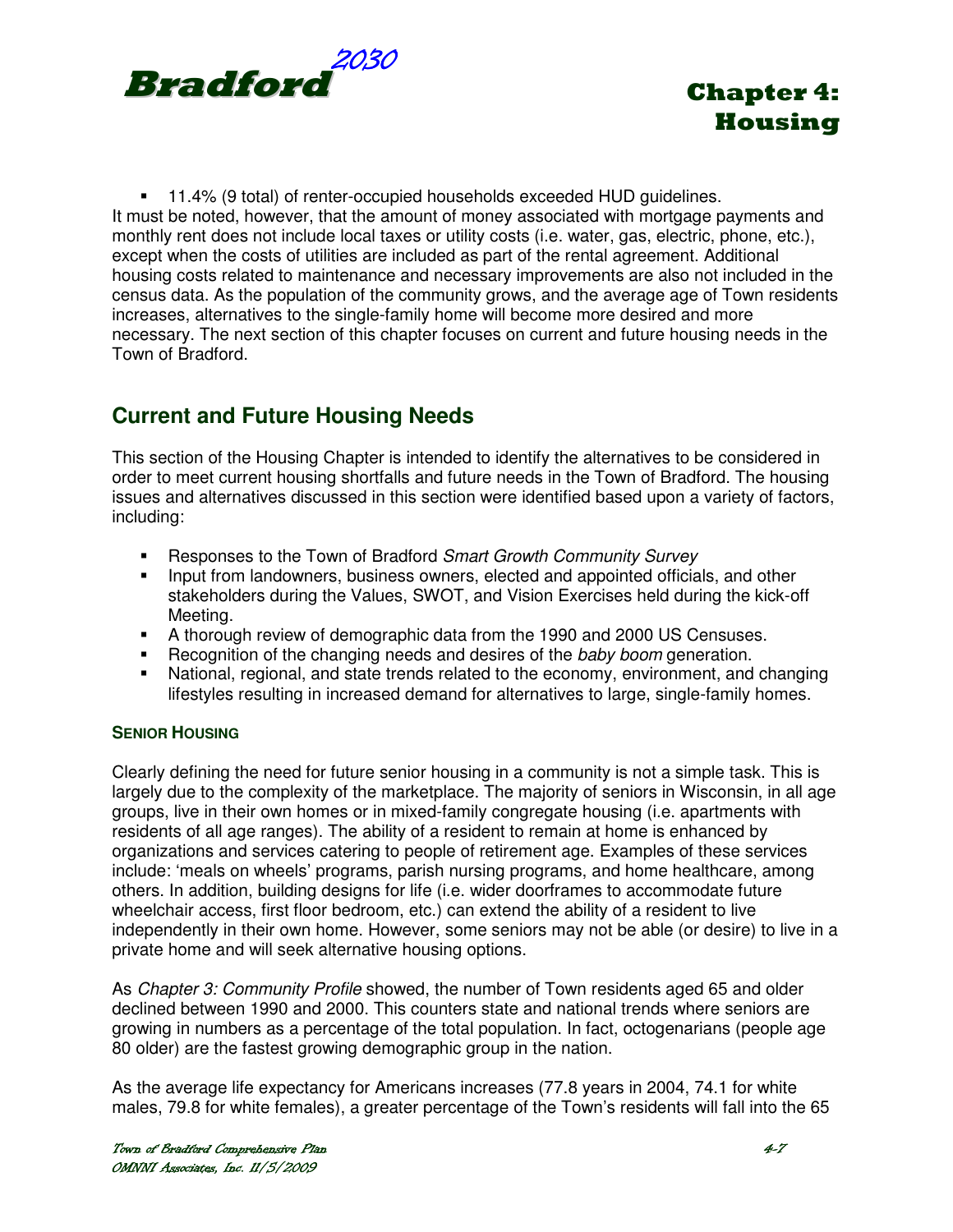



and over age category than at any time in its history (see box on following page for average American life expectancy by gender, 1900-1997). As a result, it is anticipated that the number of seniors living in the Town will increase noticeable during the tenure of this plan.



### **SENIOR HOUSING OPTIONS<sup>1</sup>**

In recent years, a variety of alternative housing options for seniors have become available. Although no one of these can be considered the preferred housing alternative, a combination of various housing types will provide a way in which Bradford may address the challenges of adequate and desirable housing for seniors. This is important in that it offers ways in which an aging population can remain within the community during their retirement years.

A variety of senior-oriented housing options exist to meet the needs of an aging population<sup>2</sup>. They include:

 Age Restricted Retirement Communities. One type of housing for seniors that is growing in popularity is the age-restricted, active adult development. Active adult developments provide a housing atmosphere with the amenities including golf courses and fitness centers that vibrant seniors desire. Aging residents can benefit from a relaxed environment with similarly-aged neighbors while avoiding the conventional maintenance and upkeep requirements that come with home ownership.

The benefits of these developments include quality housing for those that do not require assisted living and nursing care. Communities benefit from attracting active adult developments because they reduce the impact on the transportation network and

 1 Much of the text in this section was excerpted from the *Seniorresource.com* website, 2006.

<sup>&</sup>lt;sup>2</sup> SOURCE: American Planning Association Magazine: December 2006.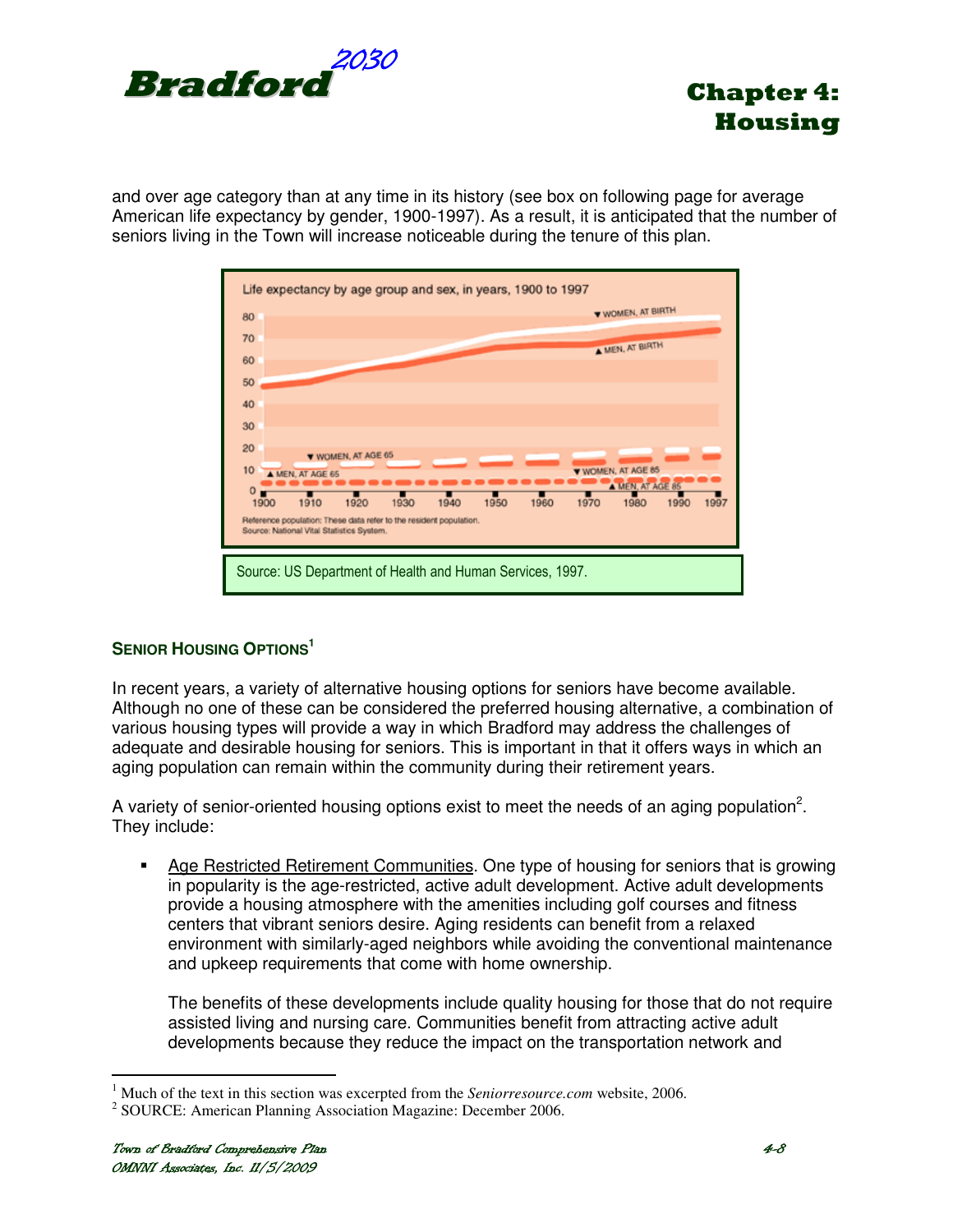



schools while increasing tax revenue. Some methods used to encourage the construction of active adult developments include creating senior housing districts in the zoning ordinance, planned unit development sites (PUDs), or creating overlay districts. In some instances communities will also provide density bonuses to attract developers.

- Seniors Only Apartments. Some older seniors may choose to sell their homes and move into senior apartments. This frees equity that can then be used to supplement income through interest or dividends earned through investment of capital. The move also frees seniors from home maintenance and grounds-keeper chores. For others, living in a large senior complex affords a greater sense of security than living in a private home.
- Modular Home Communities. Modular home communities have both full-time residents and those that reside only part of the year. The lots and mobile units may be leased to, or owned by, the residents.
- Elder Cottage Housing Opportunities (ECHO). Elder Cottage Housing Opportunities, which may include accessory units, and granny flats, refer to housing options wherein seniors occupy a second living unit, or apartment with a separate entrance, on a singlefamily lot with another family. Generally, they are permitted by the municipality to foster affordable housing or aid families with elderly parents unable to live completely alone. The owner of the home or the renting party may be a senior.
- Shared Housing. Under this alternative, seniors share their home with another senior. Professional organizations which specialize in these arrangements match the two parties based on needs. Most of the organizations that provide these services are non-profit and supported from sources other than those seeking help.
- Continuing Care Retirement Communities (CCRCs). Continuing Care Retirement Communities are designed to provide active seniors an independent lifestyle and a private home from which to enjoy it, regardless of future medical needs. They may require buy-in or an up-front annuity purchase followed by monthly payments covering services, amenities, and necessary medical care. They provide the availability of multiple layers of care, without the uncertainty of wondering where you will live.
- **Congregate Housing. Congregate communities offer independent living in private** separate, apartments and the opportunity to share activities of daily living with other residents. They may offer rental or ownership options.
- Assisted Living. Assisted Living (or Residential Care for the Elderly) offers help with nonmedical aspects of daily activities in an atmosphere of separate, private living units. It is similar to Congregate Care albeit for residents less able to function independently in all aspects of their daily life. Licensing is usually required for Assisted Living facilities.
- Board and Care / Residential Care. Board and Care, sometimes referred to as Residential Care, is usually offered in converted homes. It provides a home-like setting with supervision for 4-10 senior residents.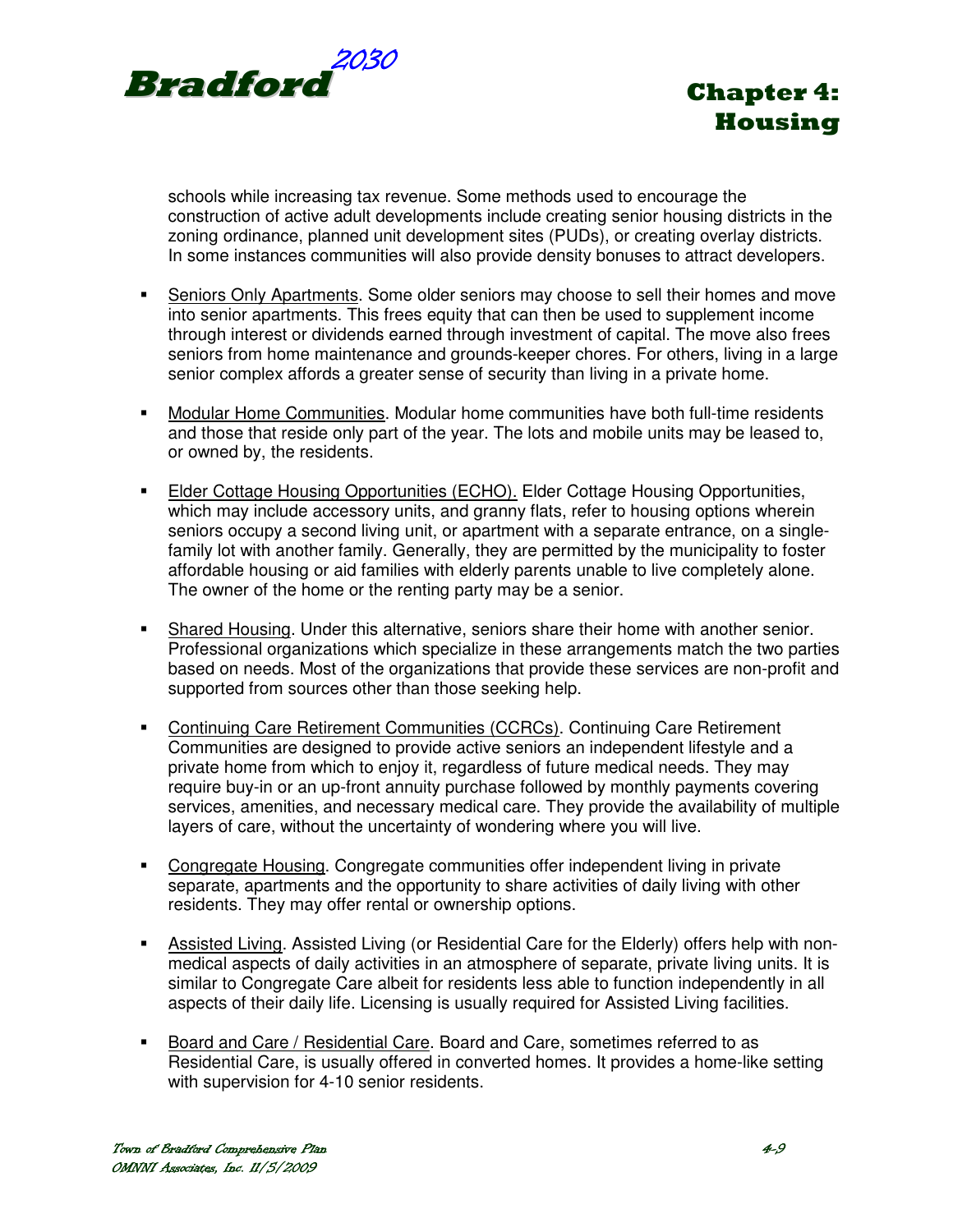



 Skilled Nursing Facilities (Nursing Homes). Skilled Nursing Facilities may be freestanding or part of a senior community and may offer congregate or assisted living options. It may specialize in either short-term acute care or long-term care.

It is important to understand that the senior housing options identified on the previous are not to be considered as recommendations of the Town of Bradford Comprehensive Plan. They are listed solely to provide a description of the full variety of senior housing options that may be considered at some point in the future.

The Town of Bradford does not have any senior living facilities. The village of Clinton has two large facilities for rehabilitation and long term care. These two facilities are Alden-Meadow Park and Encore Senior Living. The city of Janesville also has a number of large, well-maintained, affordable senior facilities. A few of these facilities include Cedar Crest Retirement Living, Huntington Place Assisted Living, St. Elizabeth's Nursing Home, Riverside Terrace Senior Living, and Rock Haven Senior Living for low income patients. Riverside Terrace Senior Living, Encore Senior Villa, Sun Valley-East, West, North and Terrace, Rock Bay Harbor Apartments and Premier Care Beloit Clinic are in Beloit. Some facilities in Delavan are Stone Village, Stone Ridge Manor and Vintage on the Ponds.

All of the above mentioned senior facilities are located within a 20-mile radius of the Town of Bradford. Because of the fast availability of senior living centers in the area, we see no need in building any in the Town of Bradford. The lack of sewer and water utilities hinders the development of those facilities.

#### **OPTIONS FOR AFFORDABLE HOUSING**

As stated earlier in this chapter, HUD defines housing affordability based upon the median household income of current residents compared with the median value of available owneroccupied and rental housing in a community. HUD criteria have determined that housing is affordable when the annual cost of housing does not exceed 30% of the annual income of residents. Following the 2000 Census, 5% of home owners and 11.4% of renters exceeded the 30% threshold (see Table 18 on page 4-6). These figures in combination with owner-occupied and rental vacancy rates suggest that there may be a deficit of affordable housing in the community during the next twenty years.

#### **MANUFACTURED HOUSING**

One method to promote more affordable housing is to encourage quality manufactured housing. Not to be confused with mobile homes, manufactured housing has grown in popularity in recent years (see at right on following page). Manufactured housing is considered a viable affordable housing choice only if units are similar in size, appearance, and quality to area stick-built (or site-built) housing. Like stick-built structures, manufactured housing units must conform to local building and zoning restrictions. Once placed on the property, they should appear indistinguishable from the majority of site built housing located within one-half mile of the manufactured home (standard guidelines recommend that manufactured housing share an appearance with at least 70% of surrounding stick-built units). Other requirements may include an attached garage and a basement or crawl space similar to site-built housing.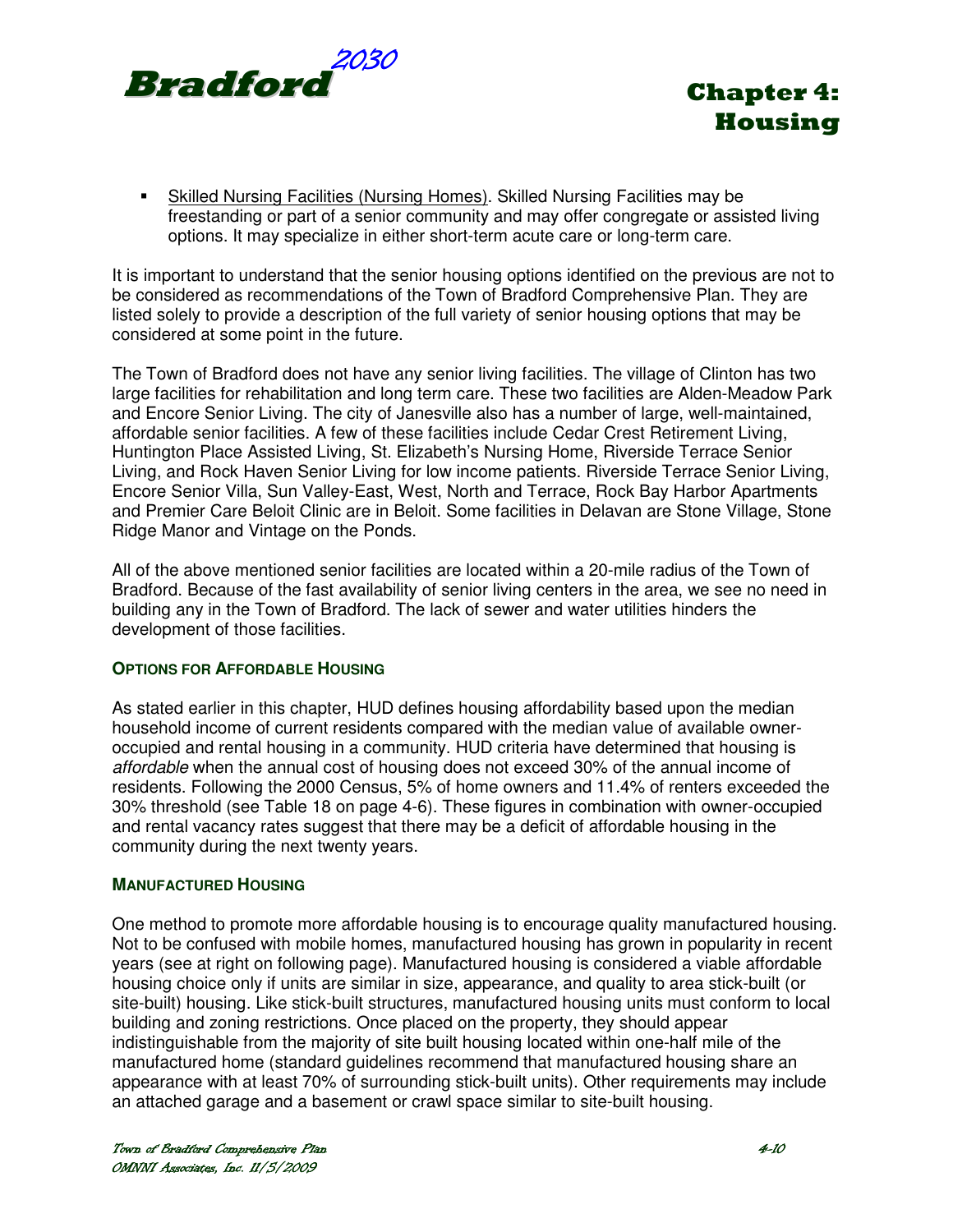

Manufactured housing is typically more affordable than site built housing since homes are built in a factory, in sections, and then assembled onsite. This tends to eliminate costs associated with weather delays (among other factors), thus improving efficiency and resulting in significant cost savings.

### **LOW INCOME HOUSING TAX CREDITS**

The Low-Income Housing Tax Credit (LIHTC) program is run by the IRS and allows companies to invest in low-income housing while receiving 10 years of tax credits. This important program works with state housing finance agencies to administer the program on a state level. Housing credit units are privately owned by developers and are run at a profit.

## **Housing Issues and Concerns**

Significant amounts of new residential development will, if unguided, change the character of Bradford. Concern about increased growth and its impact on the rural character of the Town was an important motivation for developing this plan. The following options may be considered as a strategy to maintain the community's rural character:

- Retain farmland and open/undeveloped lands (this topic is discussed more in Chapter 7: Agricultural, Natural & Cultural Resources).
- Consider the development of a subdivision ordinance, zoning ordinance, and other local management tools to manage new residential development.
- Encourage or require conservation design for all new subdivision development (please refer to page 4-12 and Chapter 10: Future Land Use for descriptions of conservation design and conservation subdivisions).
- **Locate homes in the most appropriate place within a new parcel.**

The Town of Bradford has set aside a number of acres for housing development. Most of the land set aside for houses is located either around Turtle Creek or already established in Avalon, Emerald Grove and Wyman-Rye. Avalon consists of mostly private homes with a few small businesses and a post office. Emerald Grove has a few small businesses, a church and a few homes. The homes that are being built a now are owner occupied. No new rental units have been constructed in the recent past. Because there is a limited amount of land that will be allowed for development, growth will be closely monitored.



Examples of quality manufactured housing with attached garages, appropriate roof pitch, front porches, and located on a foundation, crawl space or basement. Source: http://www.championhomes.net/se arch/home.asp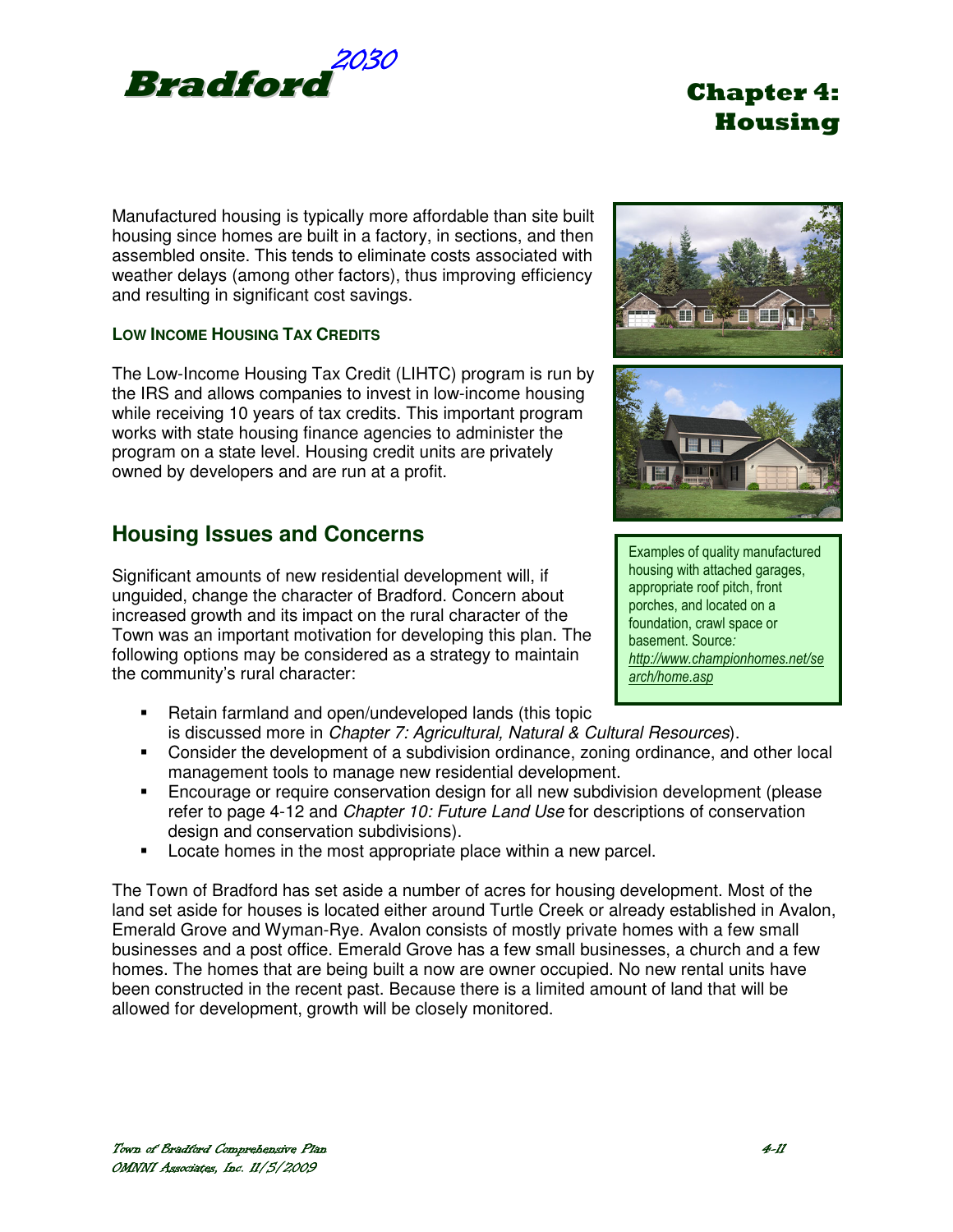

### **CONSERVATION SUBDIVISION DESIGNS<sup>3</sup>**

During the SWOT and Vision exercises, residents expressed a desire to preserve the unique landscape that makes Bradford a special place to live. They do not want to see important natural features lost in order to make way for new residential and commercial development, but recognize that additional homes will be needed to meet the needs of a growing population. One method that may allow the Town to meet these seemingly conflicting needs – protecting the natural environment while allowing for additional residential development – is through the use of conservation design for subdivisions. Conservation subdivisions provide developers with a marketable alternative

### How is a Conservation Subdivision Created?

1. Develop a Yield Plan. This plan essentially shows how many homes could be developed if a traditional subdivision layout were used.

2. Identify Primary and Secondary Conservation Areas. Primary areas include those areas typically protected by code or ordinance such as wetlands, floodplains, steep slopes, and stormwater management areas. Secondary conservation areas include other areas of local importance typically not protected by code or ordinance: farmland, woodlands, barns and silos, scenic views, etc.

- 3. Locate the Home Sites.
- 4. Locate Roads, Sidewalks and Trails.
- 5. Draw the Lot Lines.

to conventional subdivision design. They allow for profitable and desirable development while simultaneously preserving the important natural and cultural features present on a given piece of property (woodland, farmland, historic structures, etc).

In a conservation subdivision, homes are clustered together on smaller lots so that the remainder of the parcel can be permanently preserved as open space or agricultural land. Typically, 40% or more of the site is preserved through a conservation easement or similar method. The protection and maintenance of the preserved open space is managed through the easement by a home owners association, land trust, conservancy, or the local government (among other options). Trails, community gardens, and other amenities are often included in the design of conservation subdivisions.

Conservation subdivisions are a tool to balance the growth desires of landowners and retiring farmers with the rural character preservation desires of other residents. The benefits associated with conservation subdivisions make these types of development more desirable for landowners and developers alike, and include:

#### Social/Recreational

 Provision of amenities including trails, sports fields, and even tennis courts and swimming pools in some instances.

<sup>&</sup>lt;sup>3</sup> Additional information related to Conservation Subdivisions can be found in Chapter 7: Agricultural, Natural, and Cultural Resources, and Chapter 10: Future Land Use.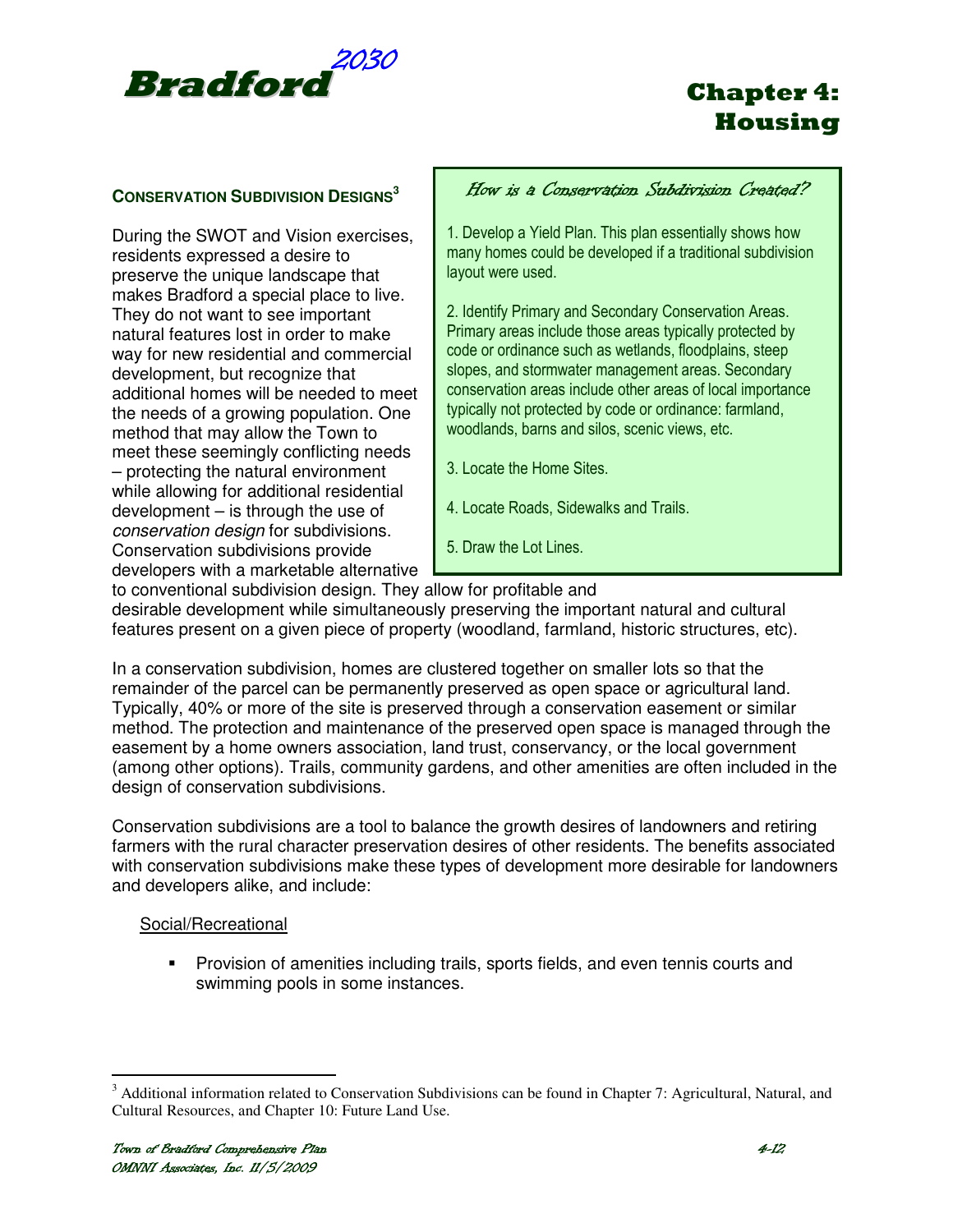

### Economic

- **Reduced engineering and infrastructure** costs. Conservation subdivisions can reduce the length of streets, sewer/water lines, and other utilities by 50-75%. The costs of these initial site improvements can add up to fully one-half of the cost of the subdivision.
- **Higher resale values due to amenities** (trails, play fields), open space, and security in the fact that no new homes will be built in their backyard.
- Open space provided by the subdivision means the local government may not have to construct or maintain additional parks in the area.

### Environmental/Hydrological

- **Preservation of natural lands, wetlands,** habitat, and environmental corridors.
- **Provides superior stormwater management** as drainage swales and low-lying areas are left intact.
- **Preservation of aquifer recharge areas** provides for better water quality.

The illustration on the following page demonstrates the differences between conventional subdivisions and conservation-design subdivisions.

In the typical conservation subdivision, the landowner or developer agrees to preserve the undeveloped area

### What is a Conservation Easement? Easement?

A conservation easement is a voluntary legal agreement between a landowner and a land trust or government agency that limits present and future development of a parcel.

Under a conservation easement, the landowner retains ownership of the land (within the terms of the easement – i.e. only for farmland or natural space, not for development) and the land trust takes the responsibility for protecting the land's conservation values.

Donated conservation easements that meet federal tax code requirements can provide significant tax advantages to landowners because their land will be taxed as undevelopable land, which is a much lower rate than developable land. Qualified easements may also generate charitable contribution dedications for income and transfer tax purposes.

as common open space. The open space is protected through a *conservation easement*. This is a permanent restriction against further development on a portion of a parcel. During the design stages, individual lot sizes are reduced and the surrounding land is held in common ownership, usually maintained by a homeowners association (although a variety of other options are available). See Chapter 7: Agricultural, Natural, and Cultural Resources and Chapter 10: Future Land Use for Additional information on conservation subdivisions.

The overall density of development remains the same (i.e. there are the same number of homes in a conservation development as in a traditional development), unless the developer has been awarded a density bonus (or more information on *density bonuses*, please refer to *Chapter 10:* Future Land Use). This is often the result of the community rewarding the developer for preserving more than the minimum required open space. By doing so, the community may choose to allow the developer to sell a few extra lots out of the property.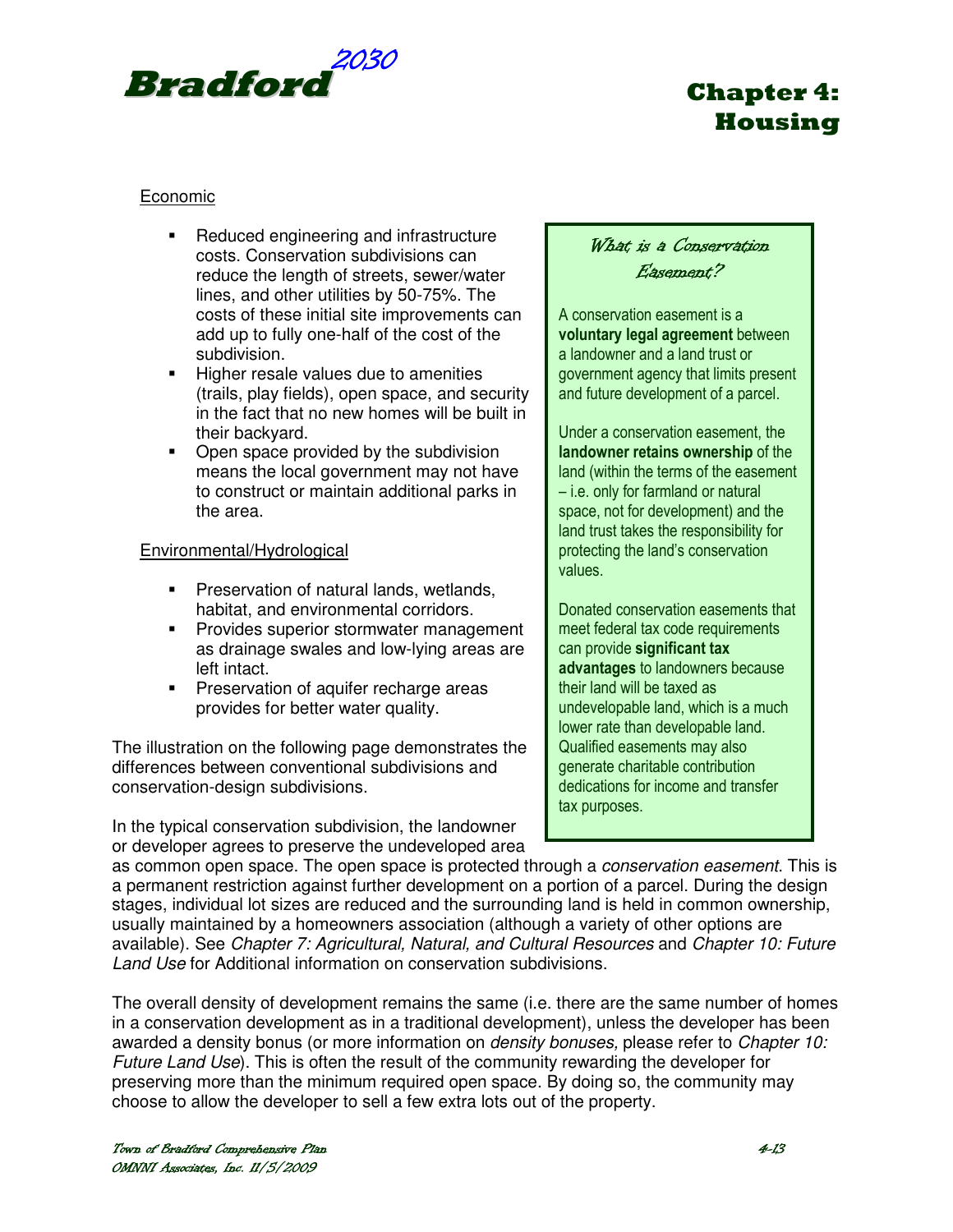

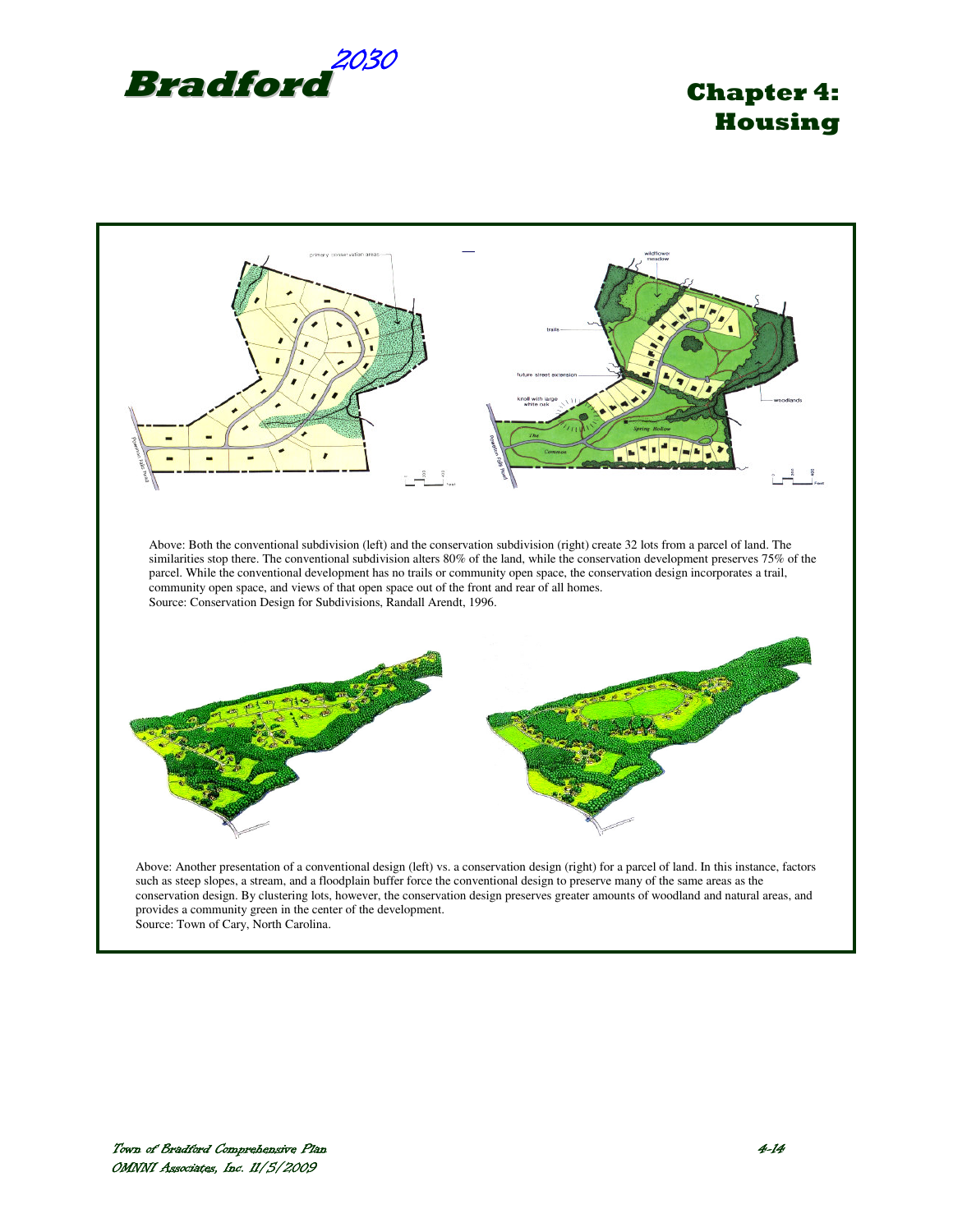



In some situations, however, it may not be feasible to reduce the lot size to develop a conservation subdivision. In these situations, lot lines can be extended so that there is no common open space, but rather private open space. Areas beyond the home sites can then be deed-restricted against further development, keeping the property open without creating a "common" open space. These developments do not benefit from a trail network or common playfields but do achieve the goal of preserving large areas of open space.

### **SUSTAINABLE DEVELOPMENT & GREEN BUILDING DESIGN<sup>4</sup>**

Another way for communities to become more environmentally sound while simultaneously becoming more energy efficient and differentiating themselves from surrounding communities is to work to implement sustainable development practices and green building design. There are several different avenues that municipalities can take that will increase their sustainability, or ability to maintain services and grow with minimal long-term impact on the environment and resident health. These avenues can take place on an individual or community level and include:

- Construction. Using renewable building materials as much as possible (including lumber certified by the Forest Stewardship Council), diverting construction waste from landfills for recycling and/or reuse, recycling furniture and appliances, buying locally manufactured products, controlling construction site runoff, and maintaining healthy air quality during construction.
- Energy. Purchase renewable energy from utilities such as through the Nature Wise Program with Wisconsin Public Service Corporation, install fluorescent fixtures and light sensitive switches, purchase Energy Star products, insulate buildings properly, maintain a slightly warmer temperature in the summer and slightly cooler temperature in the winter.
- Transportation. Car pool, utilize public and alternative transit when possible, consolidate trips, drive a fuel-efficient vehicle, have tires properly inflated and vehicles properly maintained.
- Stormwater / water quality. Preserve wetlands, do not build in the floodplain, preserve drainage swales and low-lying areas as well as aquifer recharge zones, minimize application of chemicals to lawns and crops, minimize impervious surface area and runoff (possibly install pervious pavements), install biofiltration buffer strips in large parking lots, and include rain gardens as a requirement for all new development.
- Parks and natural areas. Preserve open space and natural areas.
- Purchasing. Buy environmentally friendly products. These include cleaners, paints, furniture, carpeting etc. that have been certified by organizations such as Green Seal, Green Guard Environmental Institute etc. or received the Energy Star rating.

 $\overline{a}$ 

<sup>4</sup> SOURCE: *http://www.usgbc.org/*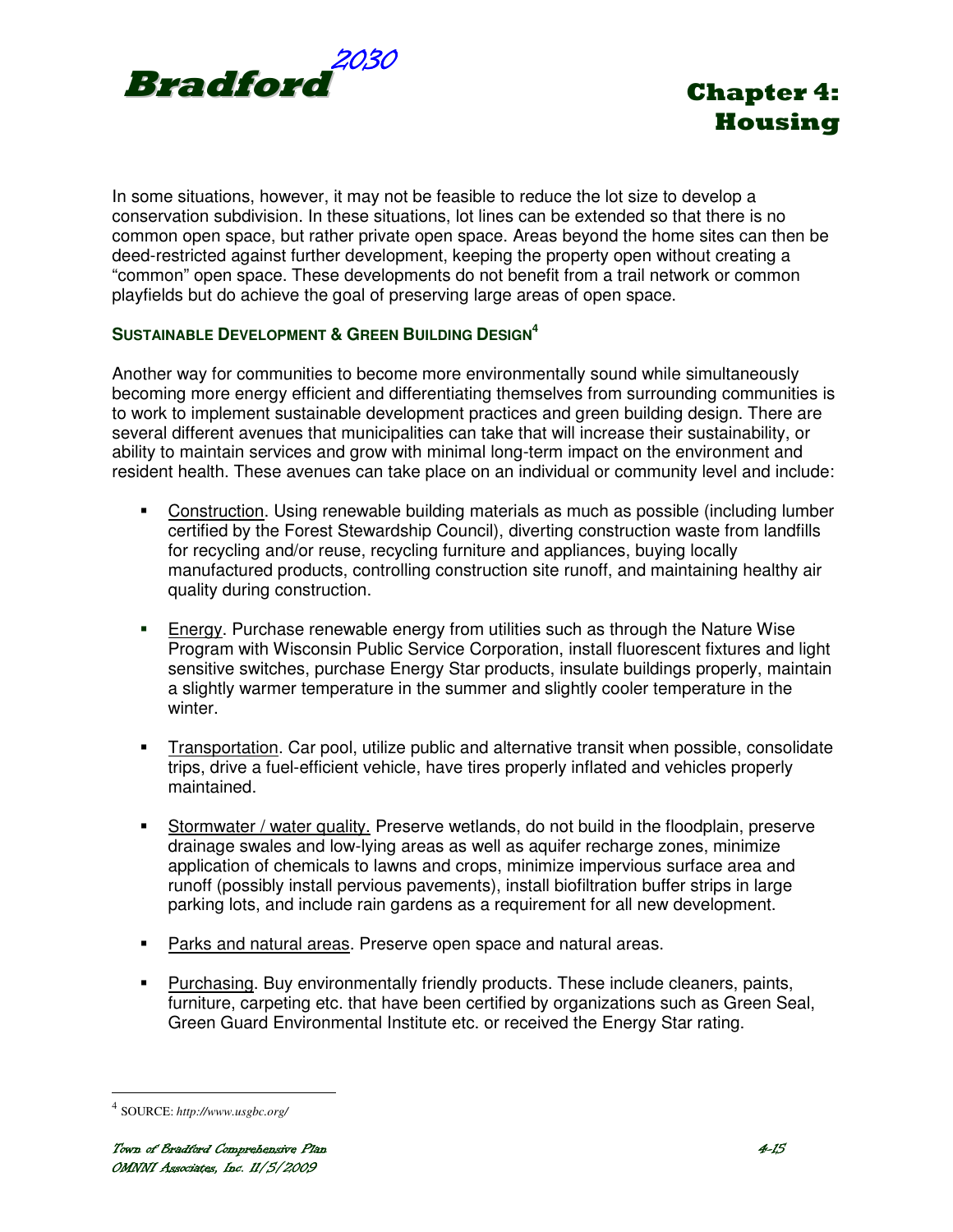



**IMPLEM** Implementation. Research opportunities for the community and municipal government to implement sustainable initiatives.

During construction and renovation projects, architects and builders have an opportunity to increase the efficiency of the building and minimize its impact on the environment. In the U.S., buildings account for roughly 33% of total energy usage, about 66% of our electricity, and over 12% of water consumption, not to mention the fact that they transform the land from open and natural area to impervious surface.

LEED, or Leadership in Energy and Environmental Design, is a mechanism for the evaluation and certification of buildings that strive to maximize the efficiency of the building while minimizing its impact on the environment. These designs also work to make the building healthier for its inhabitants than regular standards call for. The LEED "green building" rating system allots points for achieving goals as set out by LEED. The program is voluntary, marketdriven, and based on accepted energy and environmental principles that strike a balance between established practices and emerging concepts. Buildings become certified once they earn 21 points but earn higher ratings as they increase their total.

By undertaking sustainability initiatives and instituting green building design when possible, Bradford would lessen its impact on the environment and become a more energy efficient community. The Town would be recognized for a commitment to environmental issues, receive positive publicity, and potentially qualify for a growing array of state and local government funding and program initiatives.

To minimize the disturbance to the natural environment when new development occurs:

- Roads should be as short as possible and constructed to follow contours and the lay of the land.
- Large, structurally-sound trees should be left in tact (roads should be outside of the drip line).
- Disturbance for the construction of roads and other improvements should be kept at a minimum.
- Disturbance on individual lots (i.e. lawn area) should be limited.
- **•** Drainage swales should be left intact.

### **Housing Programs**

A number of federal and state housing programs are available to help the Town promote the development of housing for individuals with lower incomes, seniors, and people with special needs.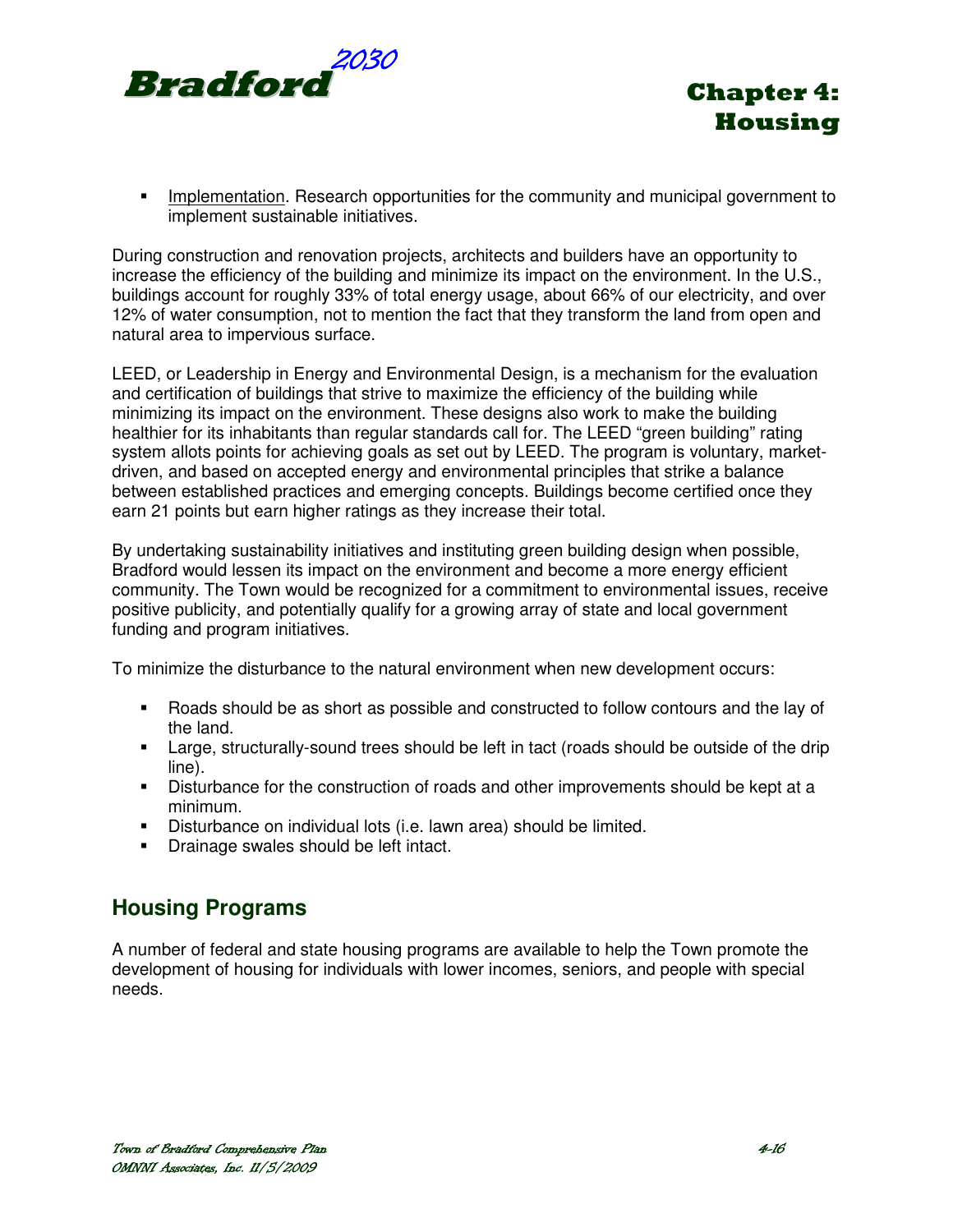

#### **FEDERAL PROGRAMS AND REVENUE SOURCES**

- US Department of Housing and Urban Development (HUD). HUD is the federal agency primarily responsible for housing programs and community development. Though many of its programs are directed to larger cities and urban areas, the Town would qualify for some available funds. Specifically, HUD provides money to non-entitlement (i.e. communities with populations less than 50,000) communities through grants. In the State of Wisconsin, The Division of Housing and Intergovernmental Relations (DHIR), within the Department of Administration, are responsible for the distribution of these federal funds. It awards the funds through a competitive proposal process.
- United States Department of Agriculture-Rural Development (USDA-RD).USDA-RD provides a variety of housing and community development programs for rural areas. Its programs are generally available to communities with populations of 10,000 or less. It provides support for rental housing development, direct and guaranteed mortgage loans for homebuyers, and support for self-help and cooperative housing development. These funds may prove helpful in the development of a senior housing facility.

#### **STATE PROGRAMS AND REVENUE SOURCES**

- Wisconsin Department of Administration Division of Housing and Intergovernmental Relations (DHIR).Beyond the funds distributed through HUD, the DHIR administers several state funded programs that can potentially be used to finance housing improvements. Money available through the DHIR, because it is funded by generalpurpose revenue, cannot be used to invest directly in housing development. However, funds can achieve the desired result by helping organizations develop the capacity to construct houses or by providing various types of financial assistance to homebuyers or renters through grants to local governments or non-profit agencies.
- **Wisconsin Housing and Economic Development Authority (WHEDA). WHEDA is a** quasi-governmental agency that finances housing development through the sale of bonds. Unlike the DHIR, it receives no direct state-tax support. Therefore, WHEDA can provide mortgage financing for first-time homebuyers and financing for multi-family housing as well. Specific programs evolve and change with the needs of the housing market.

## **Coordination with Other Comprehensive Plan Chapters**

Housing is the primary developed land use in the Town of Bradford. As such, it directly affects most other chapters of this comprehensive plan. The goals and policies set forth in this Housing Chapter will affect these chapters and vice versa. Therefore, it is important that the chapters are consistent and support one another.